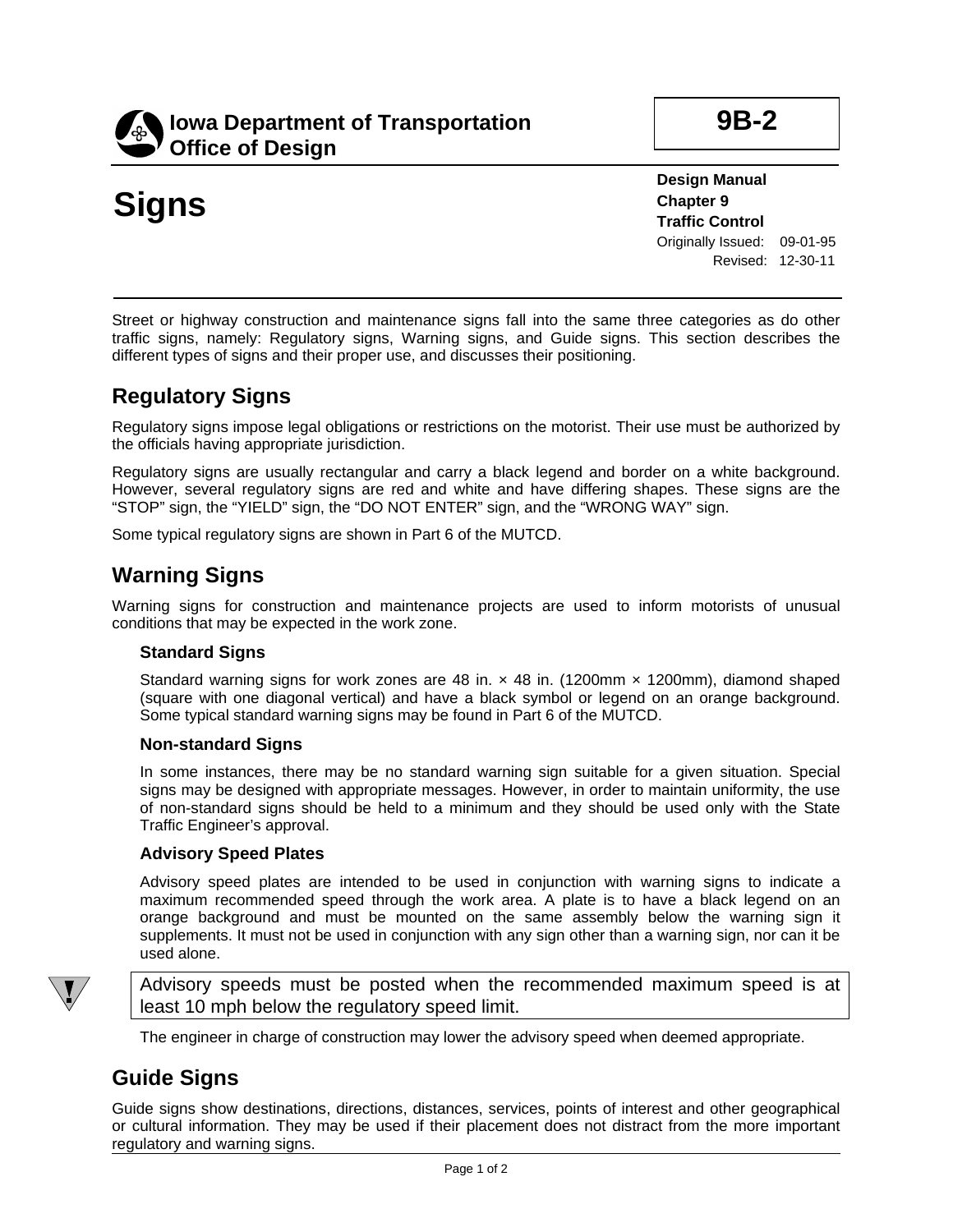Part 6 of the MUTCD states that the following informational signs are required at work zones:

- Standard route markings, to the extent that temporary route changes are necessary. This assembly includes the black-on-orange detour marker (M4-8).
- Directional signs and street name signs. When used with detour routing, these signs may have a black legend on an orange background.
- Special information signs relating to the work being done. Examples are: "ROAD WORK NEXT 5 MILES," "END ROAD WORK," "DETOUR," and "PILOT CAR FOLLOW ME." These signs have a black message on an orange background.

### **Position of Signs**

Signs are to be placed in a position where they will convey their messages most effectively. Sign location should be based on existing field conditions. As a general rule, signs should be placed on the right hand side of the roadway. A duplicate sign may be erected on the left hand side of the roadway when special emphasis is deemed necessary. Dual signs are required on divided highways.

According to Part 6 of the MUTCD, in open areas warning signs should be placed approximately 1500 feet (450 meters) in advance of the condition to which they are calling attention. When a series of advance warning signs is used, the warning sign nearest the work site is to be placed approximately 500 feet (150 meters) from the point of restriction with additional signs at 500 to 1000 foot (150 to 300 meter) intervals. A rule of thumb for spacing between signs in a series is:

- 250 feet (75 meters) for urban, residential, or business districts, or for roads with speeds under 40 mph,
- 500 feet (150 meters) for urban arterials and rural roads, or for roads with speeds over 40 mph, and
- 1000 feet (300 meters) for expressways and freeways.

In addition, the advance warning distance on expressways and limited access facilities should be increased to one-half mile (800 meters) or more. Typical sequences and spacings of advance warning signs are shown in Part 6 of the MUTCD and in the Traffic Control standards.